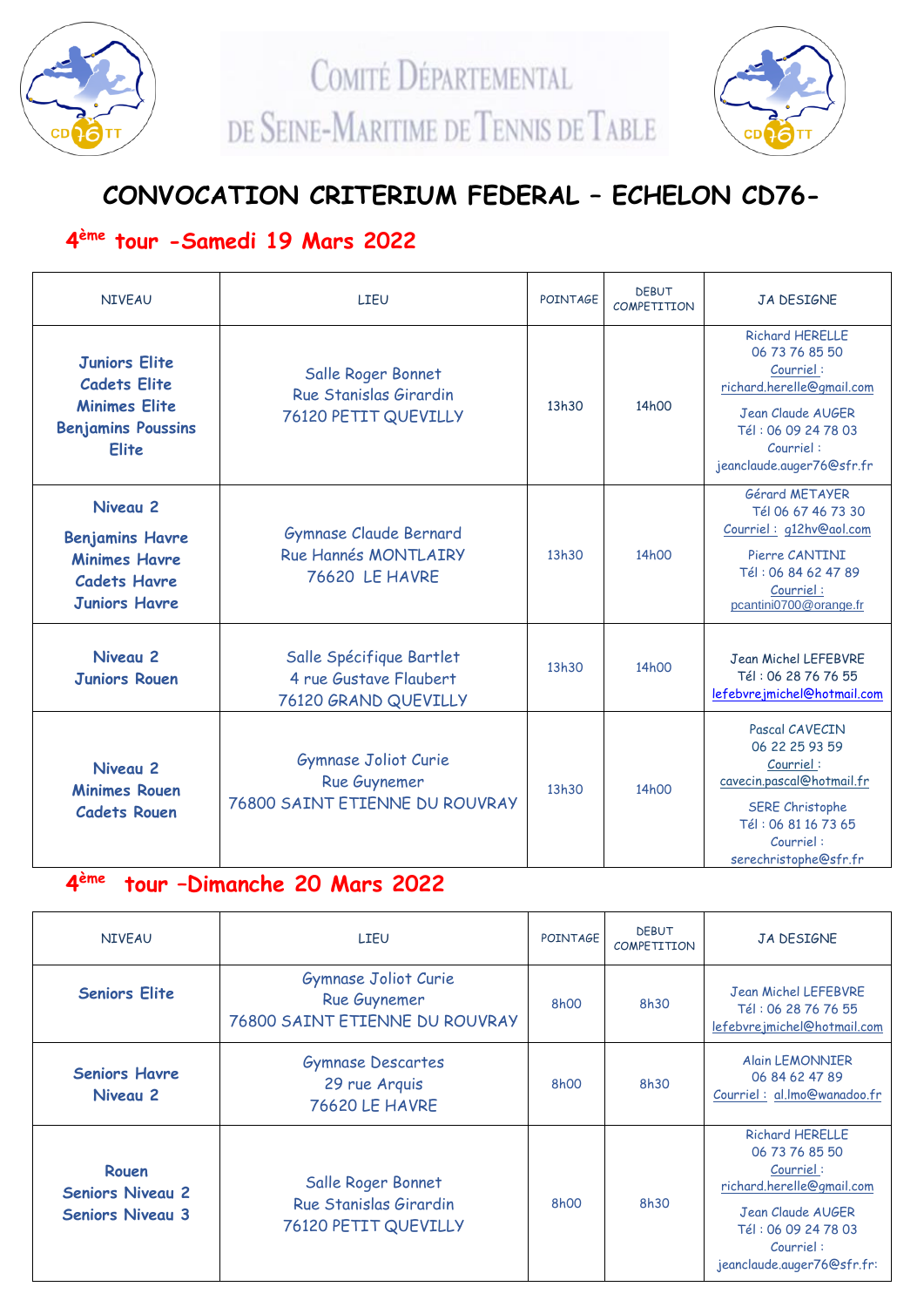# **Liste des joueurs concernés :**

## **Seniors Niveau Elite**

|                   | 7642155 | <b>BESNARD</b>   | Samuel         | 1163 | ASC BONSECOURS                   |
|-------------------|---------|------------------|----------------|------|----------------------------------|
| 2                 | 7639441 | <b>BOL</b>       | Thomas         | 1110 | A STEPHANAISE TT                 |
| 3                 | 7632655 | <b>DEVAUX</b>    | Cedric         | 1315 | LE TRAIT YAINVILLE PONGISTE      |
| 4                 | 7627123 | <b>URBAIN</b>    | Benjamin       | 1306 | ENTENTE SAINT PIERRAISE TT       |
| 5                 | 7620675 | <b>RENOUX</b>    | Quentin        | 1108 | ELAN BOESIEN POUR LA MAITRISE T  |
| 6                 | 761028  | <b>NOYELLE</b>   | Georges        | 1199 | <b>CERCLE SPORTIF ALTIFAGIEN</b> |
| 7                 | 7623596 | <b>PORET</b>     | <b>Nicolas</b> | 1181 | <b>CLUB LOISIRS NOINTOTAIS</b>   |
| 8                 | 769901  | <b>LEBOURG</b>   | Jean francois  | 1260 | <b>FJ FAUVILLE</b>               |
| 9                 | 7635909 | <b>EMPIS</b>     | Edgar          | 1243 | SPO ROUEN Tennis de Table        |
| 10                | 7636488 | <b>BRETOT</b>    | Louis          | 1268 | ENTENTE SAINT PIERRAISE TT       |
| 11                |         | 7611083   AROULT | Frederic       | 1082 | ELAN BOESIEN POUR LA MAITRISE T  |
| $12 \overline{ }$ | 7638581 | <b>RODRIGUES</b> | Miguel         | 1269 | Entente Tennis de Table d'OISSEL |
| 13                | 1422406 | <b>DUCLOS</b>    | Tom            | 1214 | SPO ROUEN Tennis de Table        |
| 14                | 7636630 | <b>MARIE</b>     | Anthony        | 1156 | <b>RF HEUQUEVILLE</b>            |
| 15                | 7639351 | <b>BOUSSETA</b>  | Paul           | 1118 | S SOTTEVILLAIS CHEMN C           |
| 16                | 7642719 | <b>DUMONT</b>    | Stephane       | 958  | <b>RF HEUQUEVILLE</b>            |
| 17                | 7635864 | <b>REIX</b>      | Vincent        | 1055 | <b>MONTIVILLIERS TT</b>          |
| 18                | 7639080 | <b>ROUSSEL</b>   | Benoit         | 882  | DIEPPE UNIVERSITAIRE CLUB        |

## **Seniors LE HAVRE Niveau 2**

|                |              | 7633779   AGASSE     | Valentin       | 1094 | <b>CP GRANDCAMP</b>             |
|----------------|--------------|----------------------|----------------|------|---------------------------------|
| $\overline{c}$ | 7635866 ROSE |                      | Wilhem         | 947  | <b>MONTIVILLIERS TT</b>         |
| 3              |              | 2716289 AUBERVILLE   | Jocelin        | 828  | TROIS SETS BOLBECAIS            |
| 4              |              | 7619727   LEVESQUE   | Davy           | 1068 | LE HAVRE S'PORT                 |
| 5              | 764251       | <b>DELABYE</b>       | Vincent        | 1023 | <b>FJ FAUVILLE</b>              |
| 6              |              | 7637880 LEPRETRE     | Bertrand       | 773  | JEUNESSE PONG.VALLIQUERVILL     |
| $\overline{7}$ | 7638092      | LEVARAY              | Maxence        | 906  | MONTIVILLIERS TT                |
| 8              | 508017       | <b>GALLET</b>        | Vincent        | 666  | TT ST VIGOR D YMONVILLE         |
| 9              | 7619195      | <b>GODEY</b>         | Antoine        | 951  | <b>CP GRANDCAMP</b>             |
| 10             | 7620896      | <b>CAPRON</b>        | Stephane       | 844  | <b>CP GRANDCAMP</b>             |
| 11             | 7643187      | <b>RACINE</b>        | <b>Nicolas</b> | 576  | RF HEUQUEVILLE                  |
| 12             |              | 7631358   TERNON     | Nicolas        | 711  | RF HEUQUEVILLE                  |
| 13             |              | 7641990   KEMPENAERS | Stephane       | 696  | TROIS SETS BOLBECAIS            |
| 14             | 7631459      | <b>KOPEC</b>         | Jean-Claude    | 788  | PLATEAU HAVRAIS TT              |
| 15             | 7639849      | <b>OLIVIER</b>       | David          | 500  | <b>FJ LA REMUEE TT</b>          |
| 16             | 7637050      | MELEARD              | Jean-baptiste  | 586  | ASSOC. TENNIS DE TABLE DU HAVRE |
| 17             | 7640040      | <b>DENDELEUX</b>     | Eric           | 563  | FJ LA REMUEE TT                 |
| 18             | 7636876      | <b>TANAY</b>         | Lucy           | 752  | PLATEAU HAVRAIS TT              |
| 19             | 7645786      | <b>CERTAIN</b>       | Yann           | 500  | LE HAVRE S'PORT                 |
| 20             | 7641434      | <b>REIX</b>          | Jean-pierre    | 589  | MONTIVILLIERS TT                |
| 21             | 7645297      | <b>BRETON</b>        | Jeremie        | 500  | MONTIVILLIERS TT                |

#### **Seniors ROUEN Niveau 2**

|   |               | 2712249   BOSCHET | Rodolphe  | 1035 | l SPO ROUEN Tennis de Table      |
|---|---------------|-------------------|-----------|------|----------------------------------|
| ົ | 7644287 ALIX  |                   | Mickael   | 911  | Entente Tennis de Table d'OISSEL |
| 3 |               | 9G1816   IBRAHIM  | Elyassine | 988  | l SPO ROUEN Tennis de Table      |
| 4 | 4449158 COLIN |                   | Pierre    | 913  | I MONT SAINT AIGNAN TT           |
| 5 |               | 7642292 BEURIOT   | Guillaume | 916  | l CP QUEVILLAIS                  |
| 6 |               | 7638499 BELLENGER | Lucas     | 1083 | SPO ROUEN Tennis de Table        |
|   |               | 7634023 DELAHAIS  | Jessy     | 1002 | l FRANQUEVILLE ST PIERRE         |
| 8 |               | 7634968   LATOUR  | Valentin  | 1001 | Entente Tennis de Table d'OISSEL |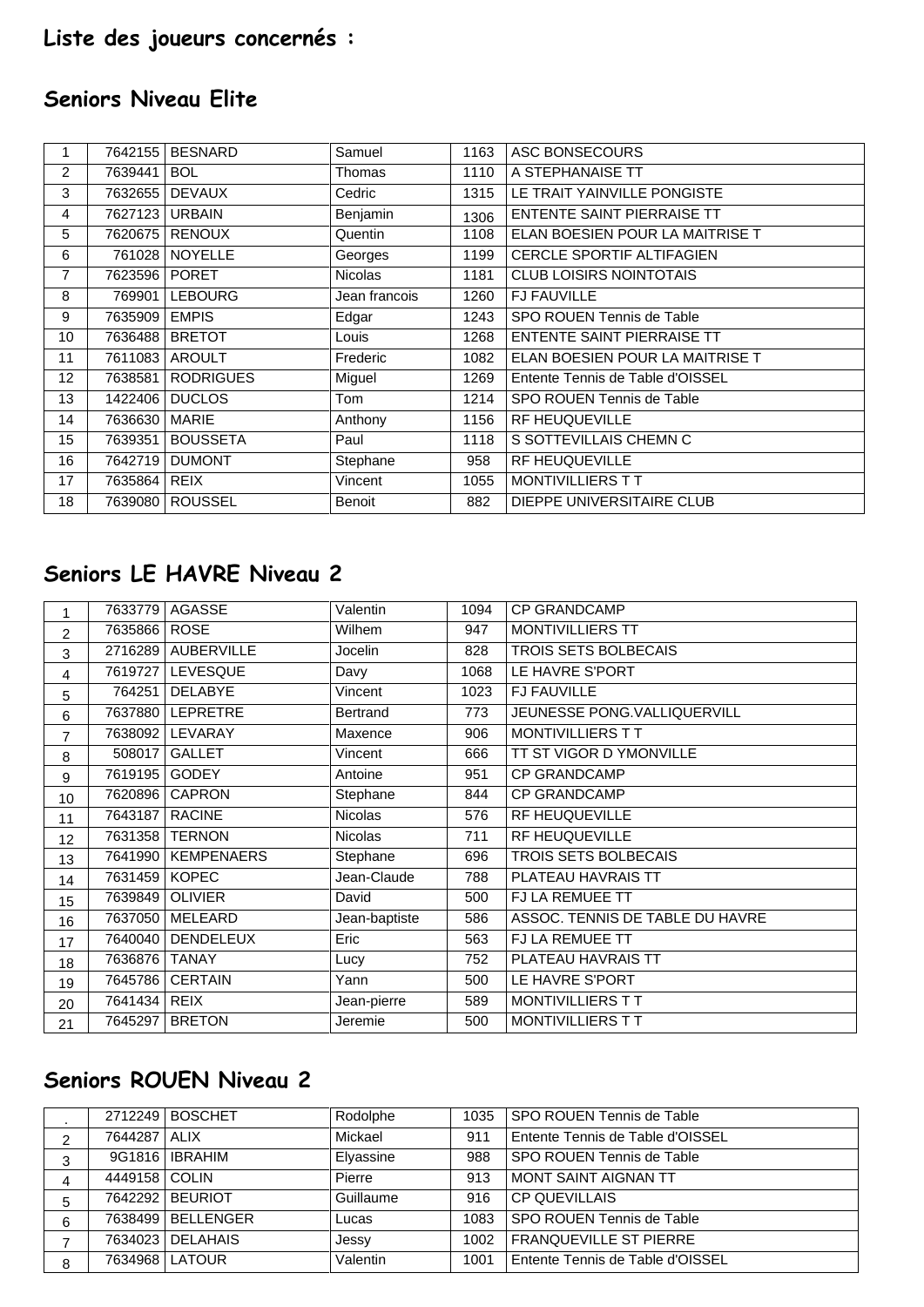| 9  | 7625999 | <b>COQUATRIX</b> | Edouard  | 940 | CLUB PONGISTE DE ST SAENS         |
|----|---------|------------------|----------|-----|-----------------------------------|
| 10 | 7635011 | <b>GOSSELIN</b>  | Olivier  | 875 | CERCLE SPORTIF ALTIFAGIEN         |
| 11 | 7641969 | <b>THIERY</b>    | Benjamin | 771 | ALCL TT GRAND QUEVILLY            |
| 12 | 7636310 | <b>DESSEAUX</b>  | Simon    | 862 | US C BOIS GUILLAUME               |
| 13 | 7633333 | <b>FERREIRA</b>  | Maxime   | 873 | <b>ENTENTE SAINT PIERRAISE TT</b> |
| 14 | 7628941 | LEGAY            | Xavier   | 927 | ELAN BOESIEN POUR LA MAITRISE T   |
| 15 | 2718087 | <b>BROUARD</b>   | Xavier   | 912 | SPO ROUEN Tennis de Table         |
| 16 | 3515478 | <b>ETHORE</b>    | Emmanuel | 900 | <b>CP YVETOT</b>                  |
| 17 | 7639390 | RENART           | Olivier  | 860 | ASC BONSECOURS                    |
| 18 | 7634959 | <b>MULOT</b>     | Matteo   | 894 | A STEPHANAISE TT                  |
| 19 | 7642473 | <b>HERICHER</b>  | Antoine  | 790 | A STEPHANAISE TT                  |

# **Seniors ROUEN Niveau 3**

| $\mathbf{1}$   |               | 7640567 TREBOT     | Maxence         | 681 | CLUB PONGISTE DE ST SAENS        |
|----------------|---------------|--------------------|-----------------|-----|----------------------------------|
| $\overline{c}$ | 7638793       | <b>DEMAREST</b>    | Benoit          | 897 | AMF TT                           |
| 3              | 7642153       | <b>BARA</b>        | Théo            | 685 | <b>CP YVETOT</b>                 |
| 4              |               | 7642496 DUMONTIER  | Dorian          | 679 | <b>CP QUEVILLAIS</b>             |
| 5              |               | 761168 TRANCHARD   | Paul            | 815 | <b>CERCLE SPORTIF ALTIFAGIEN</b> |
| $\,6\,$        | 7624860       | <b>DEROTTE</b>     | Arnaud          | 779 | ASC BONSECOURS                   |
| $\overline{7}$ | 7627900       | <b>LEGOIS</b>      | Leopold         | 595 | MONT SAINT AIGNAN T T            |
| 8              | 7640628 PECOT |                    | Jacky           | 704 | LA CRIQUE TT                     |
| 9              | 7636452       | <b>VIGNERON</b>    | Alexandre       | 576 | LE TRAIT YAINVILLE PONGISTE      |
| 10             | 7642799       | <b>BRANDICOURT</b> | Sylvain         | 692 | Cercle Sportif Altifagien        |
| 11             |               | 7642419   MARCHAND | Jean philippe   | 637 | <b>CP YVETOT</b>                 |
| 12             | 7623410 NIEL  |                    | Antoine         | 700 | SPO ROUEN Tennis de Table        |
| 13             | 2716974       | <b>GOULEY</b>      | Janick          | 744 | FRANQUEVILLE SAINT PIERRE        |
| 14             |               | 7637106 BARREL     | André           | 738 | <b>ASC BONSECOURS</b>            |
| 15             | 7638244       | <b>FRANCOIS</b>    | Matthieu        | 650 | ASC BONSECOURS                   |
| 16             |               | 7612314 QUENEL     | Patrice         | 642 | A AMICALE COURONNAISE            |
| 17             | 765670        | <b>DELARUE</b>     | Denis           | 631 | <b>CANTELEU MAROMME TT</b>       |
| 18             | 7641139 FERON |                    | Amelie          | 620 | FR ISNEAUVILLE                   |
| 19             |               | 7639708 COQUEMONT  | Nathan          | 590 | ALCL TT GRAND QUEVILLY           |
| 20             |               | 7612630 ANDRIEU    | Philippe        | 500 | A AMICALE COURONNAISE            |
| 21             | 7644325       | <b>DUVAL</b>       | Laurent         | 502 | DIEPPE UNIVERSITAIRE CLUB        |
| 22             | 7625587       | <b>PECHOUX</b>     | Xavier          | 527 | DIEPPE UNIVERSITAIRE CLUB        |
| 23             | 7629493       | <b>RAULIN</b>      | Jean Marie      | 516 | <b>CANTELEU MAROMME TT</b>       |
| 24             | 2719254       | <b>BOQUET</b>      | Marc            | 515 | MONT SAINT AIGNAN TT             |
| 25             | 7641010 LAMY  |                    | Evelyne         | 500 | CERCLE SPORTIF ALTIFAGIEN        |
| 26             | 7639298       | <b>BATISSE</b>     | Celine          | 500 | <b>CERCLE SPORTIF ALTIFAGIEN</b> |
| 27             | 7633852 REAUD |                    | <b>Brigitte</b> | 500 | ELAN BOESIEN POUR LA MAITRISE T  |
| 28             | 7641411       | QUAREZ             | <b>Betty</b>    | 500 | <b>CLUB PONGISTE DE ST SAENS</b> |
| 29             | 7639056       | <b>MARAIS</b>      | Sylvain         | 500 | <b>CANTELEU MAROMME TT</b>       |

## **Juniors Niveau Elite**

|    | 7638835 | <b>SAGNES</b>   | Julien       | 1278 | A AMICALE COURONNAISE           |
|----|---------|-----------------|--------------|------|---------------------------------|
| 2  | 7640920 | <b>GERBAULT</b> | Mathieu      | 1317 | DIEPPE UNIVERSITAIRE CLUB       |
| 3  | 7639347 | <b>BUQUET</b>   | Julien       | 1109 | DIEPPE UNIVERSITAIRE CLUB       |
| 4  | 7639383 | <b>BENON</b>    | Nathan       | 1064 | <b>FRISNEAUVILLE</b>            |
| 5  | 7641738 | <b>DELANNOY</b> | Valentin     | 793  | FR ISNEAUVILLE                  |
| 6  | 7639442 | <b>HEUZE</b>    | Clement      | 765  | FR ANQUETIERVILLE               |
| 7  | 7642430 | EL BENI         | <b>Ilian</b> | 703  | ASSOC. TENNIS DE TABLE DU HAVRE |
| 8  | 7642725 | <b>ISAAC</b>    | Malone       | 832  | ALCL TT GRAND QUEVILLY          |
| 9  | 7634987 | LEVEAU          | Lilian       | 725  | <b>MONTIVILLIERS TT</b>         |
| 10 | 7639311 | <b>REVEL</b>    | Hugo         | 746  | ALCL TT GRAND QUEVILLY          |
| 11 | 7643765 | <b>COLIBERT</b> | Charles      | 723  | <b>MONTIVILLIERS TT</b>         |
| 12 | 7638384 | LE DREAU        | Gaetan       | 879  | <b>G C O BIHOREL</b>            |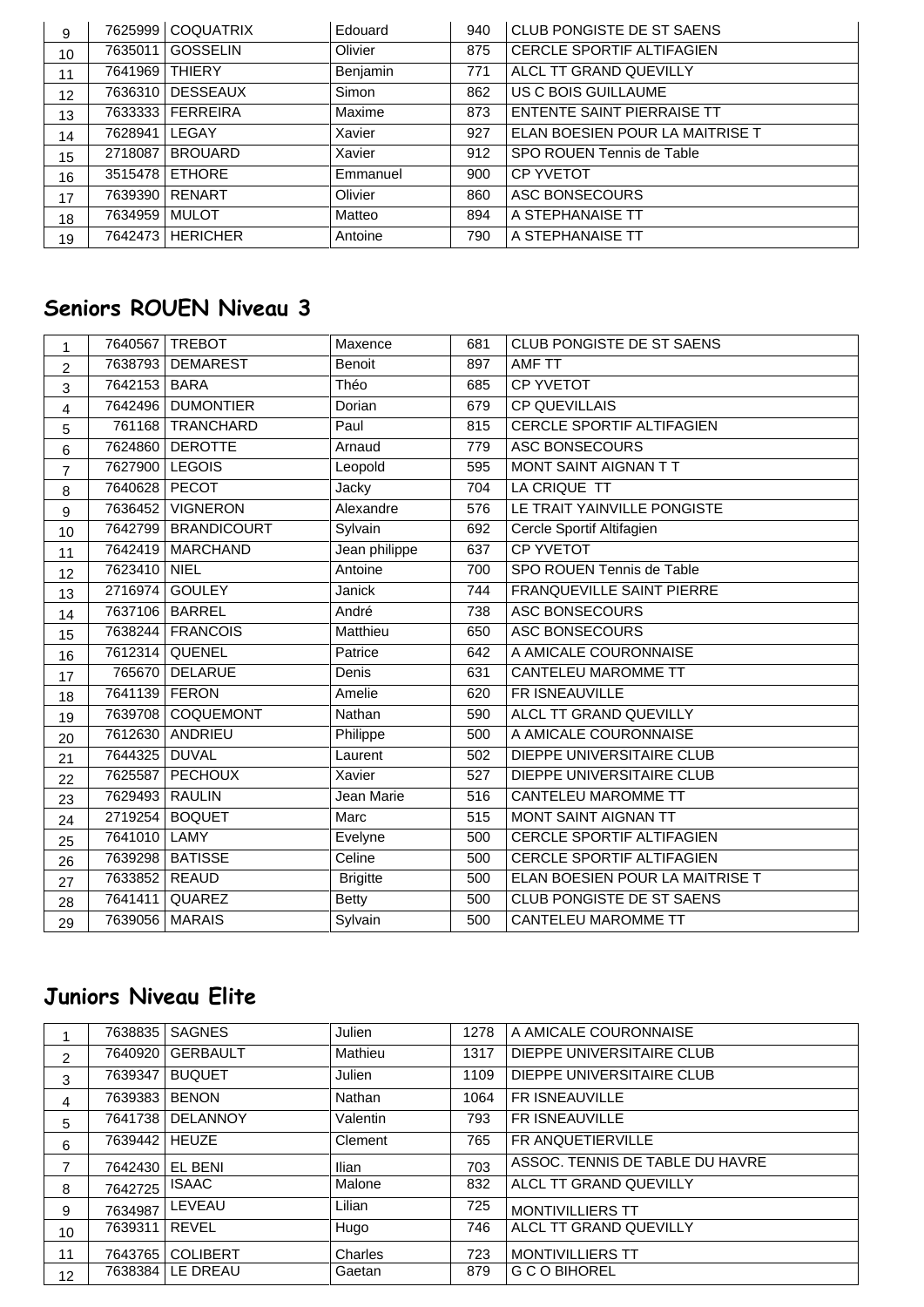| 13 |         | 7640119 LEMAISTRE     | Loris        | 678 | I MONTIVILLIERS TT                |
|----|---------|-----------------------|--------------|-----|-----------------------------------|
| 14 |         | 7642727   COQUEMONT   | Alan         | 624 | ALCL TT GRAND QUEVILLY            |
| 15 |         | 7639238 HEMON-LAURENS | Paul Antoine | 590 | <b>FJIA REMUFE TT</b>             |
| 16 | 7642011 | l AROULT              | Gaspar       | 672 | ' ELAN BOESIEN POUR LA MAITRISE T |

#### **Juniors Rouen Niveau 2**

|    | 7640616 | <b>GALLAIS</b>       | Simon         | 622 | <b>CP YVETOT</b>                  |
|----|---------|----------------------|---------------|-----|-----------------------------------|
| 2  | 7634683 | <b>CATTIAUX</b>      | Julien        | 632 | <b>CP PAVILLY</b>                 |
| 3  | 7640401 | <b>LEDOUX</b>        | Romain        | 762 | <b>FRANQUEVILLE ST PIERRE</b>     |
| 4  | 7638996 | <b>BARICAULT</b>     | Thomas        | 662 | US C BOIS GUILLAUME               |
| 5  | 7642421 | LEDREAU              | Alex          | 588 | <b>G C O BIHOREL</b>              |
| 6  | 7638318 | LASSADE              | Matheo        | 532 | <b>CP YVETOT</b>                  |
| 7  | 7640725 | <b>GOURDON</b>       | Leandro       | 586 | ENTENTE SAINT PIERRAISE TT        |
| 8  | 7640910 | <b>LEBLANC</b>       | Zoltan        | 504 | AMF TT                            |
| 9  | 7640281 | <b>BOULLARD</b>      | Louis         | 505 | <b>CP YVETOT</b>                  |
| 10 | 7643417 | <b>QUELEN</b>        | <b>Mathis</b> | 541 | <b>ENTENTE SAINT PIERRAISE TT</b> |
| 11 | 7642416 | <b>BRAULT BAZIRE</b> | Clement       | 541 | <b>CP PAVILLY</b>                 |
| 12 | 7643081 | <b>MUTOT</b>         | Gregoire      | 503 | AMF TT                            |
| 13 | 7641499 | <b>LEBLANC</b>       | Achille       | 500 | AMF TT                            |
| 14 | 7643488 | <b>GOURLAIN</b>      | Gabriel       | 500 | DIEPPE UNIVERSITAIRE CLUB         |
| 15 | 7644680 | <b>JULIEN</b>        | Timothee      | 500 | CANTELEU MAROMME TT               |
| 16 | 7645216 | <b>ELIE</b>          | Alexis        | 500 | <b>CP YVETOT</b>                  |

## **Juniors Havre Niveau 2**

|   |                  | 7642552 LADIRAY     | Antoine   | 619 | <b>MONTIVILLIERS TT</b>         |
|---|------------------|---------------------|-----------|-----|---------------------------------|
|   | 7643375 TURPIN   |                     | Jules     | 596 | ASSOC. TENNIS DE TABLE DU HAVRE |
| 3 |                  | 7643393   KERGOSIEN | Arthur    | 515 | <b>FJ LA REMUEE TT</b>          |
| 4 | 7640489   MAILLO |                     | Alexandre | 556 | ASSOC. TENNIS DE TABLE DU HAVRE |
| 5 |                  | 7643643 GRENIER     | Lucas     | 522 | <b>TROIS SETS BOLBECAIS</b>     |
| 6 |                  | 7644985   GERVAIS   | Axel      | 500 | <b>MONTIVILLIERS TT</b>         |
|   |                  | 7643857 RUFFRAY     | Mathieu   | 500 | ASSOC. TENNIS DE TABLE DU HAVRE |
| 8 | 7642414   FRIGOT |                     | Kilian    | 500 | <b>TROIS SETS BOLBECAIS</b>     |

## **Cadets Niveau Elite**

|                | 7641908 | <b>MALEK</b>      | Kvlian    | 811 | <b>ENTENTE SAINT PIERRAISE TT</b> |
|----------------|---------|-------------------|-----------|-----|-----------------------------------|
| $\overline{2}$ | 7643727 | <b>HELMER</b>     | Esteban   | 676 | SPO ROUEN Tennis de Table         |
| 3              | 7638824 | <b>OHANYAN</b>    | Levon     | 754 | ALCL TT GRAND QUEVILLY            |
| 4              | 7641415 | SAUVAGE           | Gabriel   | 746 | S SOTTEVILLAIS CHEMN C            |
| 5              | 7644260 | <b>WOUTISSETH</b> | Romeo     | 725 | S SOTTEVILLAIS CHEMN C            |
| 6              | 7641481 | <b>FUZEAU</b>     | Tristan   | 709 | <b>CERCLE SPORTIF ALTIFAGIEN</b>  |
| 7              | 7641931 | <b>BELBEIDA</b>   | Reihan    | 667 | <b>FRISNEAUVILLE</b>              |
| 8              |         | 7643223   LUCIANI | Eymeric   | 608 | DIEPPE UNIVERSITAIRE CLUB         |
| 9              |         | 7643142 LE GALL   | Awen      | 589 | <b>FRISNEAUVILLE</b>              |
| 10             | 7643077 | <b>CHEN</b>       | Frederick | 592 | ALCL TT GRAND QUEVILLY            |
| 11             | 7642285 | <b>CHEN</b>       | Leo       | 557 | S SOTTEVILLAIS CHEMN C            |
| 12             | 7644491 | <b>CANTIN</b>     | Victor    | 588 | ASSOC. TENNIS DE TABLE DU HAVRE   |
| 13             | 7643143 | <b>HUET</b>       | Thomas    | 530 | <b>FRISNEAUVILLE</b>              |
| 14             | 7638178 | <b>MAILLO</b>     | Guillaume | 564 | ASSOC. TENNIS DE TABLE DU HAVRE   |
| 15             | 7644551 | <b>MALEK</b>      | Liyam     | 554 | ENTENTE SAINT PIERRAISE TT        |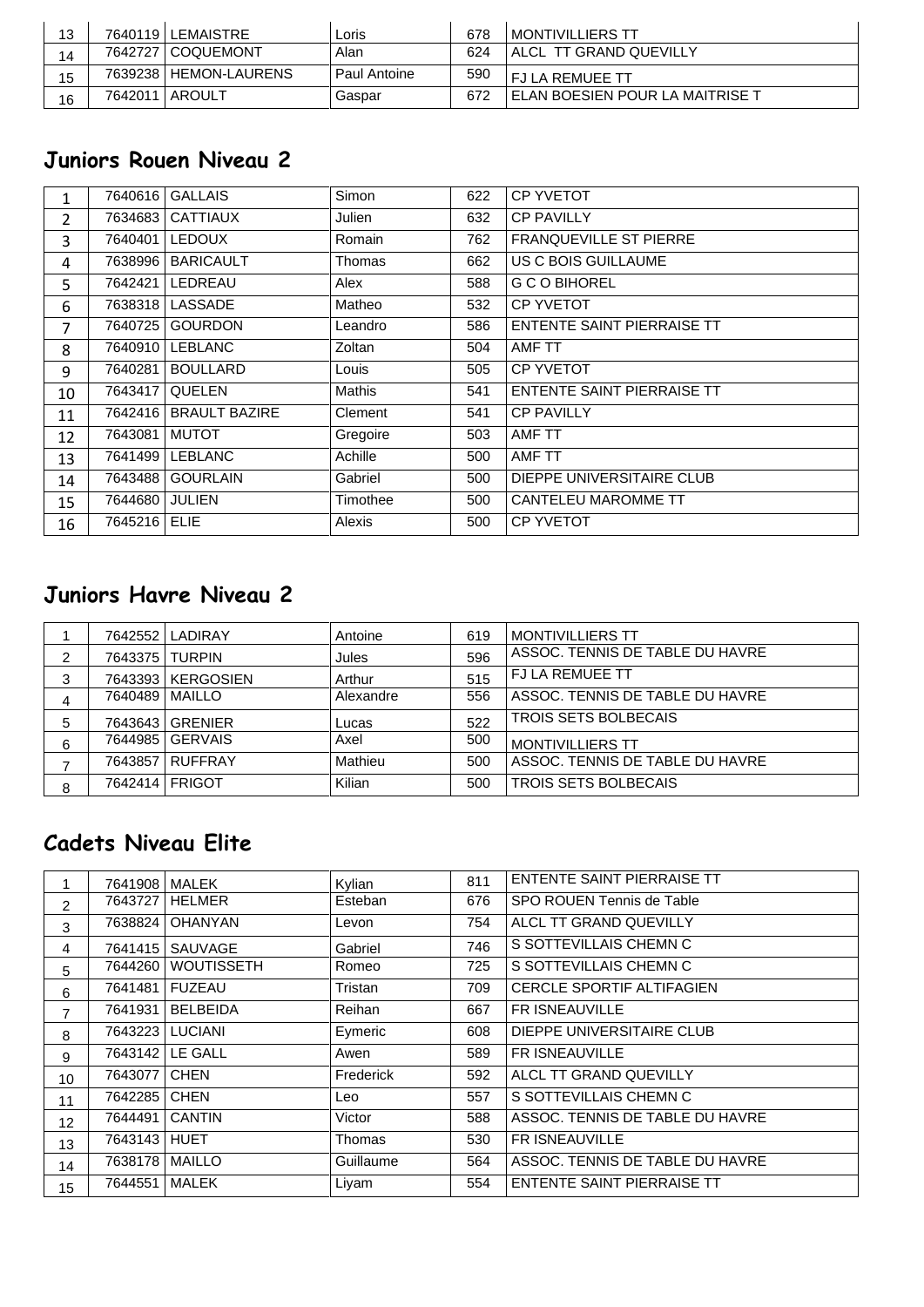## **Cadets Rouen Niveau 2**

|   |               | 7643271   DAUMON   | Maxime          | 602 | ALCL TT GRAND QUEVILLY           |
|---|---------------|--------------------|-----------------|-----|----------------------------------|
|   |               | 7641848 GODEFROY   | Clement         | 553 | <b>AMFTT</b>                     |
|   |               | 7641439   SAVALLE  | Arthur          | 516 | CP PAVILLY                       |
|   |               | 7645146   VICAINNE | <b>Théotime</b> | 513 | US C BOIS GUILLAUME              |
|   | 7642953 CZURA |                    | Tom             | 500 | <b>AMFTT</b>                     |
| 6 |               | 7643618 GUEROULT   | Raphaël         | 500 | AMF TT                           |
|   |               | 7643905   POCHON   | Maxime          | 500 | CERCLE SPORTIF ALTIFAGIEN        |
| 8 | 7645281       | <b>TRICOT</b>      | Simon           | 500 | <b>CERCLE SPORTIF ALTIFAGIEN</b> |

## **Cadets Havre Niveau 2**

|                |             | 7643392 KERGOSIEN    | Valentin | 516 | <b>FJ LA REMUEE TT</b>          |
|----------------|-------------|----------------------|----------|-----|---------------------------------|
| $\overline{2}$ | 7642927 FAU |                      | Valentin | 510 | <b>RF HEUQUEVILLE</b>           |
| 3              | 7639237     | <b>HEMON-LAURENS</b> | Arthur   | 500 | <b>FJ LA REMUEE TT</b>          |
| 4              | 7644584     | LE MIGNOT            | Antoine  | 530 | <b>TROIS SETS BOLBECAIS</b>     |
| 5              | 7644431     | <b>BOUSQUET</b>      | Julien   | 529 | ASSOC. TENNIS DE TABLE DU HAVRE |
| 6              |             | 7644900 CHABLOZ      | Enzo     | 500 | ASSOC. TENNIS DE TABLE DU HAVRE |
|                |             | 7642918   OUTREQUIN  | Inès     | 500 | <b>MONTIVILLIERS TT</b>         |
| 8              |             | 7638090   FAUVEL     | Damien   | 516 | <b>MONTIVILLIERS TT</b>         |
| 9              | 7644243     | <b>FREBOURG</b>      | Hugo     | 511 | ASSOC. TENNIS DE TABLE DU HAVRE |
| 10             | 7643911     | <b>FEUGERE</b>       | Hugo     | 500 | <b>EXXONMOBIL GRAVENCHON SL</b> |
| 11             | 7644787     | <b>MIMIFIR</b>       | Nelson   | 500 | PLATEAU HAVRAIS TT              |

#### **Minimes Niveau Elite**

|                |                 | 7644017 KIEFFER   | Marco    | 586 | US C BOIS GUILLAUME             |
|----------------|-----------------|-------------------|----------|-----|---------------------------------|
| $\overline{2}$ | 7644022 MEYER   |                   | Max      | 571 | US C BOIS GUILLAUME             |
| 3              | 7638945 PETIT   |                   | Gauthier | 538 | <b>CP QUEVILLAIS</b>            |
| 4              |                 | 7643728 HELMER    | Gabriel  | 578 | SPO ROUEN Tennis de Table       |
| 5              |                 | 7644632   TETARD  | Illan    | 595 | ASSOC. TENNIS DE TABLE DU HAVRE |
| 6              |                 | 7644693 LEGUILLON | Ethan    | 513 | <b>MONTIVILLIERS TT</b>         |
| 7              |                 | 7641630   AUDRAN  | Matheo   | 500 | <b>CP YVETOT</b>                |
| 8              | 7641529   PITEL |                   | Mahe     | 537 | <b>G C O BIHOREL</b>            |
| 9              |                 | 7643355   GOULEY  | Lois     | 548 | <b>FRANQUEVILLE ST PIERRE</b>   |
| 10             | 7645203         | <b>BOUDIER</b>    | Raphael  | 538 | <b>MONTIVILLIERS TT</b>         |
| 11             | 7643497         | <b>TUBEUF</b>     | Clement  | 500 | <b>EXXONMOBIL GRAVENCHON SL</b> |
| 12             |                 | 7643050 COUSIN    | Sam      | 500 | SPO ROUEN Tennis de Table       |

## **Minimes Rouen Niveau 2**

|         |                  | 7643124   MAILLET  | Elyott | 532 | l CP QUEVILLAIS               |
|---------|------------------|--------------------|--------|-----|-------------------------------|
| ົ       |                  | 7642892 LEROUX     | Louis  | 500 | <b>S SOTTEVILLAIS CHEMN C</b> |
| ◠<br>د. | 7645841   GAMBE  |                    | Noah   | 500 | <b>FRISNEAUVILLE</b>          |
| 4       | 7644075   FIZET  |                    | Lucas  | 504 | Í S SOTTEVILLAIS CHEMN C      |
| 5       |                  | 7641546   MATHELIN | Loucas | 500 | I LA CRIQUE TT                |
| 6       | 7643945   VALLET |                    | Malo   | 500 | DIEPPE UNIVERSITAIRE CLUB     |
|         |                  | 7642555   VATINET  | Louis  | 500 | US C BOIS GUILLAUME           |